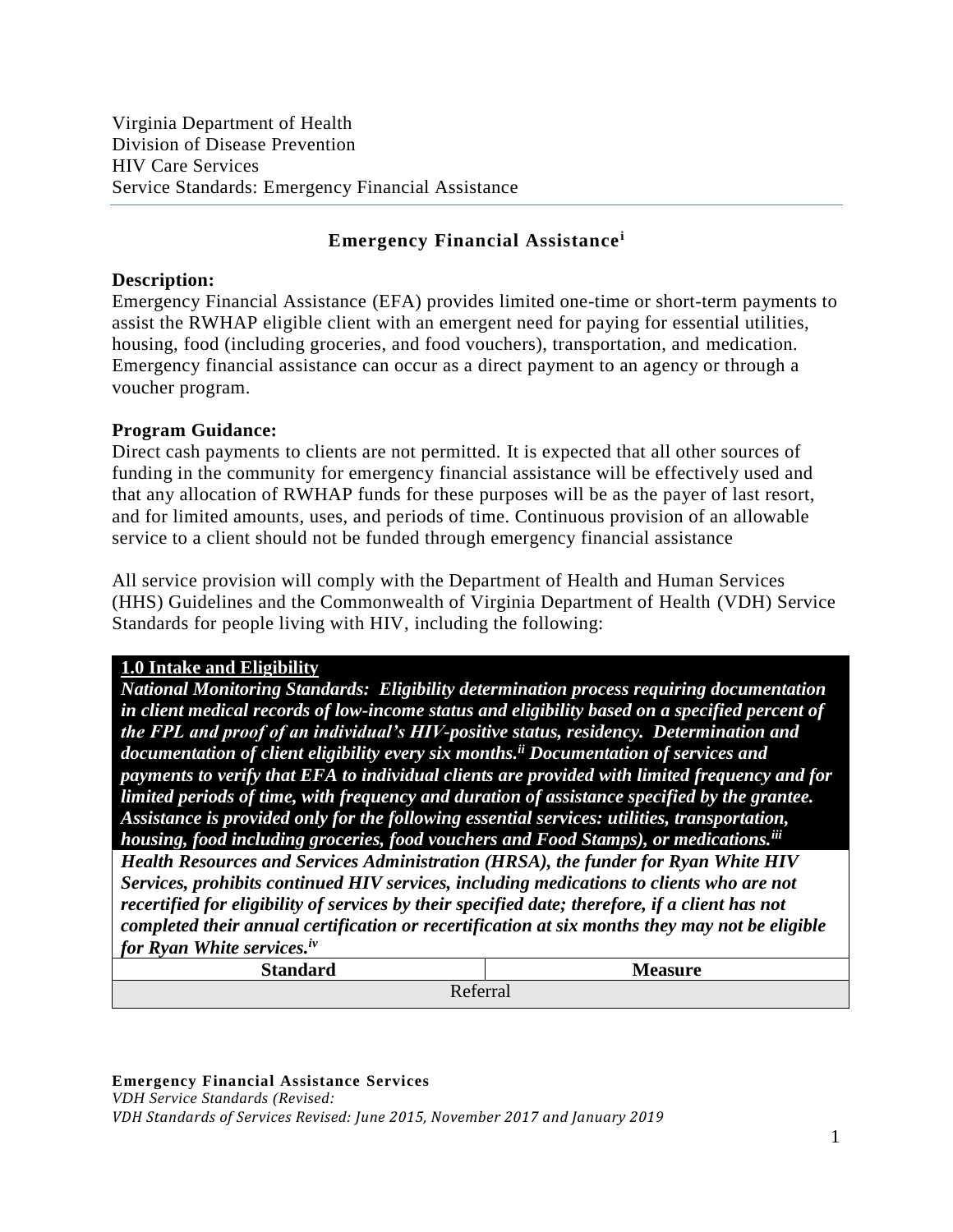| 1.1) Referral for Emergency Financial                                                         | 1.1) Documentation of referral for EFA is                                        |
|-----------------------------------------------------------------------------------------------|----------------------------------------------------------------------------------|
| Assistance (EFA) by a Part B provider is                                                      | present in the client's record, signed and                                       |
| documented prior to initiation of the service.                                                | dated.                                                                           |
| Eligibility                                                                                   |                                                                                  |
| 1.2) The client's eligibility for Ryan White                                                  | 1.2) Documentation of the client's eligibility                                   |
| Part B services is determined.                                                                | is present in the client's record.                                               |
| 1.3) To be eligible for this service applicants                                               | 1.3) Documentation is present in files that                                      |
| must:                                                                                         | verifies:                                                                        |
|                                                                                               | a) Client is diagnosed with HIV                                                  |
| a) Be diagnosed with HIV                                                                      | b) Client lives in Virginia                                                      |
| b) Live in Virginia                                                                           | Client meets income guidelines<br>$\mathbf{c})$                                  |
| Have an individual or family income at<br>$\mathbf{c})$                                       | d) Client Medicaid status (gap of                                                |
| or below 500% of the Federal Poverty                                                          | services)                                                                        |
| Level (FPL)                                                                                   | e) Recertification for continued                                                 |
| d) Ryan White Part B is the payer of last                                                     | eligibility for Part B services every six                                        |
| resort and other funding sources must                                                         | months                                                                           |
| be vigorously pursued. Providers are                                                          | Client agrees to participate in<br>f)                                            |
| responsible to ensure that clients are<br>screened and deemed ineligible for                  | insurance option that best meets their<br>medical needs and for which the client |
| other payer sources covered by Federal                                                        | is eligible.                                                                     |
| or State programs such as Medicare,                                                           |                                                                                  |
| Medicaid, all other forms of insurance                                                        |                                                                                  |
| or third party payers such as private and                                                     |                                                                                  |
| commercial insurance plans, and other                                                         |                                                                                  |
| payers.                                                                                       |                                                                                  |
| e) Provide recertification every six                                                          |                                                                                  |
| months with proof of income, changes                                                          |                                                                                  |
| in insurance coverage, or any changes                                                         |                                                                                  |
| in residency                                                                                  |                                                                                  |
| <b>Client eligibility ensures Part B</b><br>f)                                                |                                                                                  |
| services are used as the payer of last                                                        |                                                                                  |
| resort. Client must agree to participate                                                      |                                                                                  |
| in the insurance option client is eligible.                                                   |                                                                                  |
| and that best meets the client's medical                                                      |                                                                                  |
| needs regardless of preference.                                                               |                                                                                  |
|                                                                                               |                                                                                  |
| <i>Note:</i> The Part B Program is the payer of last<br>resort. This is interpreted as "funds |                                                                                  |
| receivedwill not be utilized to make                                                          |                                                                                  |
| payments for any item or service to the extent                                                |                                                                                  |
| that payment has been made, or can reasonably                                                 |                                                                                  |
| be expected to be made" by another payment                                                    |                                                                                  |
| source. <sup>v</sup>                                                                          |                                                                                  |
|                                                                                               |                                                                                  |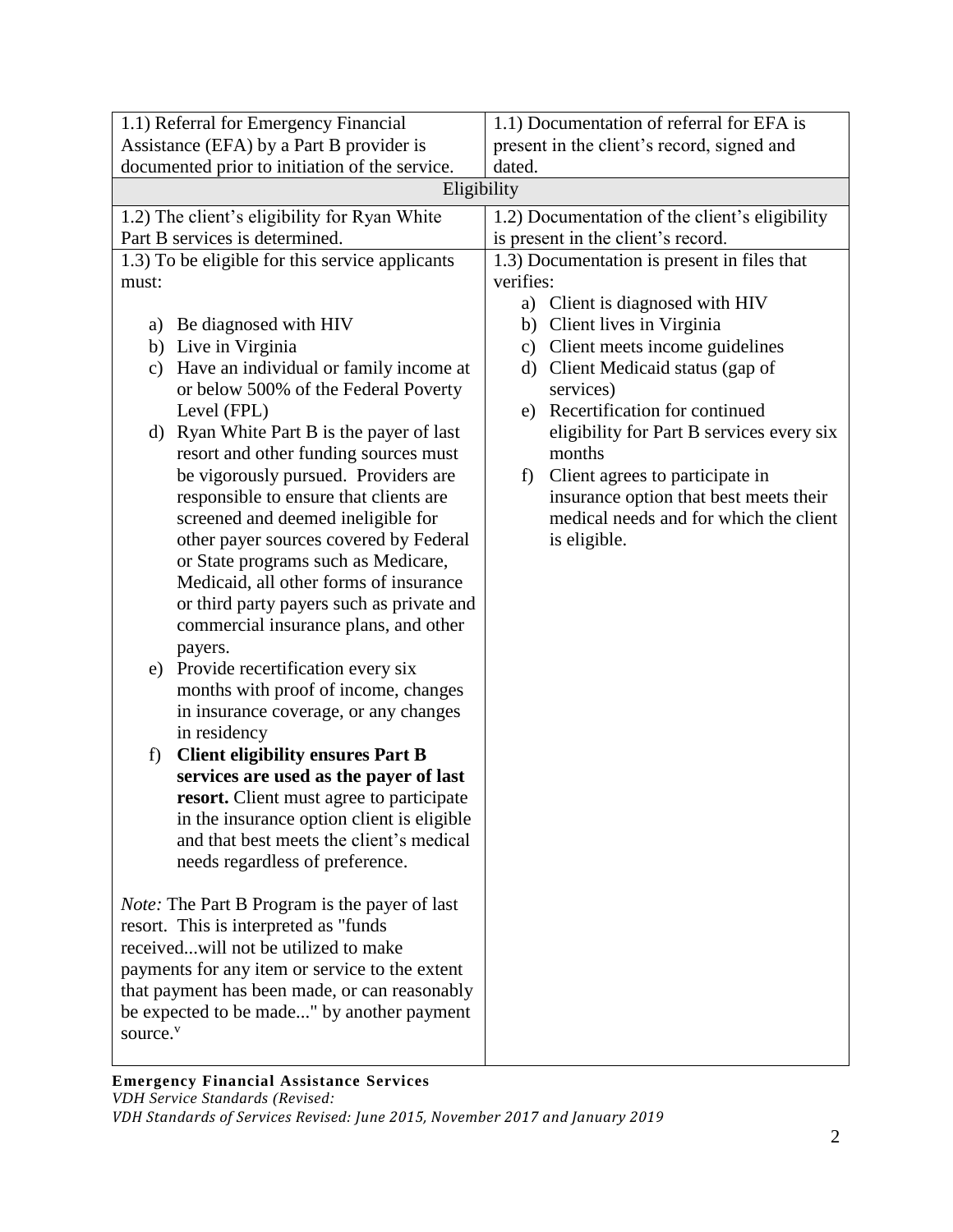| Apply through the VDH Central Office or<br>through agency's eligibility services                                                                                                              |                                                                                                                             |  |
|-----------------------------------------------------------------------------------------------------------------------------------------------------------------------------------------------|-----------------------------------------------------------------------------------------------------------------------------|--|
| Intake                                                                                                                                                                                        |                                                                                                                             |  |
| 1.4) Eligibility screening and intake to be<br>completed within 15 days of initial contact<br>with client.                                                                                    | 1.4) Documentation of intake and eligibility<br>screening in client record signed and dated.                                |  |
| Recertification                                                                                                                                                                               |                                                                                                                             |  |
| 1.5) Client must be recertified every six months<br>to continue to receive Ryan White services.<br>There is no grace period.                                                                  | 1.5) Documentation of recertification of the<br>client's eligibility every six months is present<br>in the client's record. |  |
| <b>2.0 Key Services Components and Activities</b>                                                                                                                                             |                                                                                                                             |  |
| <b>National Monitoring Standards: Support for Emergency Financial Assistance (EFA) for</b><br>essential services including utilities, transportation, housing, And food (including groceries, |                                                                                                                             |  |

*food vouchers, and food stamps), or medications, provided to clients with limited frequency and for limited periods of time, through either: a) Short-term payments to agencies and/or b) Establishment of voucher programs. Note: Direct cash payments to clients are not permitted.vi*

| <b>Standard</b>                                      | <b>Measure</b>                                |  |
|------------------------------------------------------|-----------------------------------------------|--|
| Documentation                                        |                                               |  |
| 2.1) Emergency funds are allocated, tracked          | 2.1) Documentation of EFA provided by type    |  |
| and reported by type of assistance to include:       | of assistance.                                |  |
| Number of clients and amount                         |                                               |  |
| expended for each type of EFA                        |                                               |  |
| Summary of number of EFA services                    |                                               |  |
| received by client                                   |                                               |  |
| Methods used to provide EFA (e.g.,                   |                                               |  |
| payments to agencies, vouchers).                     |                                               |  |
| 2.2) Client record must contain, at a minimum:       | 2.2) Signed and dated reports verifying need, |  |
| Need for EFA                                         | documenting assistance provided and method    |  |
| Type(s) and date(s) of EFA provided                  | of providing EFA in the client's record.      |  |
| Method of providing EFA (e.g.                        |                                               |  |
| vouchers, payment to agencies). Note:                |                                               |  |
| Direct cash payment to client is not                 |                                               |  |
| permitted.                                           |                                               |  |
| All reports must be signed and dated.                |                                               |  |
| <b>Assessment/Service Plan/Provision of Services</b> |                                               |  |
| 2.3) A request for EFA needs to be completed         | 2.3) Documentation of request for EFA in the  |  |
| prior to the provision of assistance.                | client record signed and dated.               |  |

#### **Emergency Financial Assistance Services**

*VDH Service Standards (Revised:*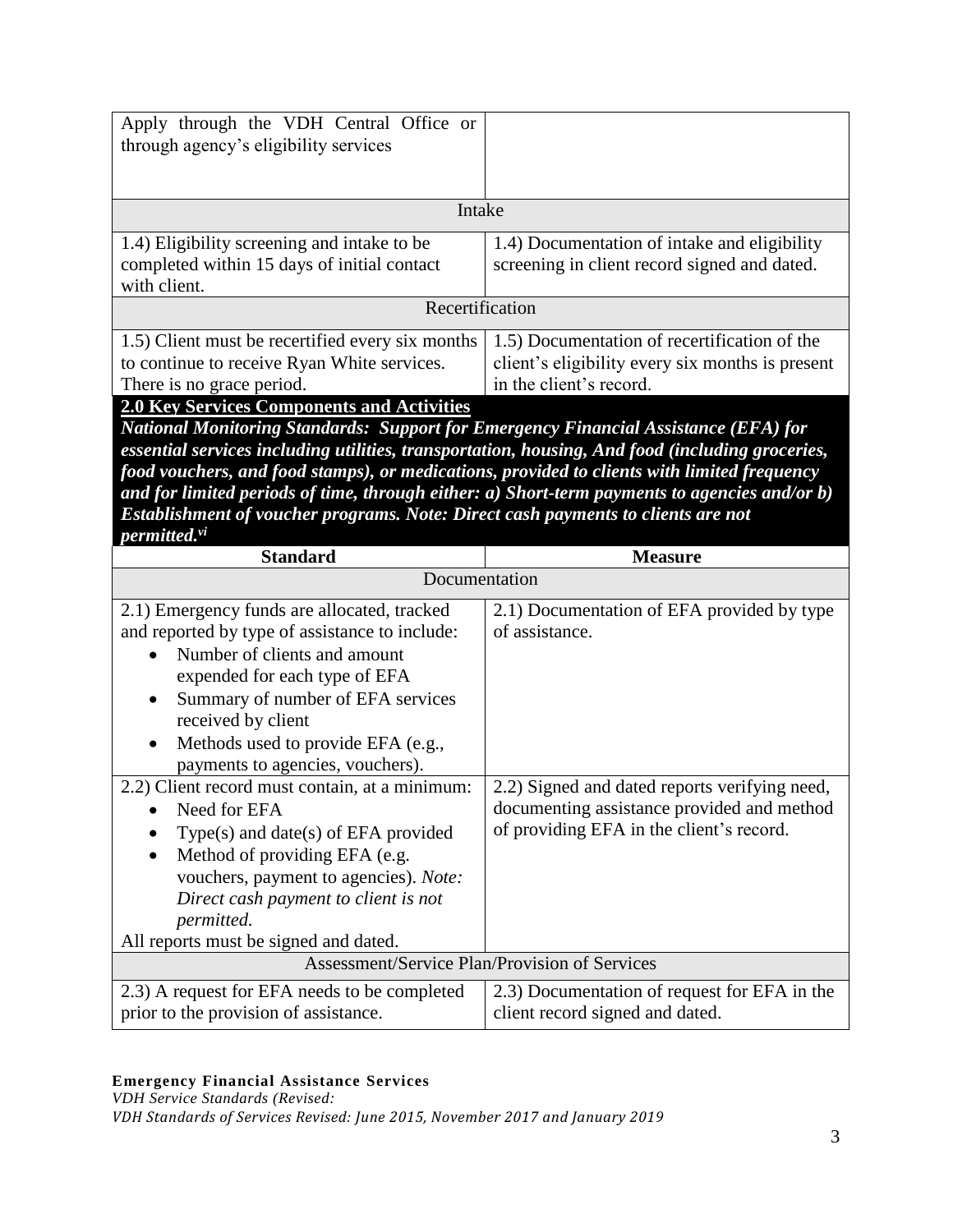| 2.4) A brief needs assessment for case<br>management services is to be completed prior<br>to the provision of assistance.                                                                                                                                                                                                                                                                                                                                                                                                                                                                                                                        | 2.4) Documentation of needs assessment for<br>case management services in client's record<br>signed and dated.                                                                             |  |
|--------------------------------------------------------------------------------------------------------------------------------------------------------------------------------------------------------------------------------------------------------------------------------------------------------------------------------------------------------------------------------------------------------------------------------------------------------------------------------------------------------------------------------------------------------------------------------------------------------------------------------------------------|--------------------------------------------------------------------------------------------------------------------------------------------------------------------------------------------|--|
| 2.5) For those clients determined to need case<br>management services, develop an emergency<br>assistance plan within 24 hours of providing<br>emergency assistance.                                                                                                                                                                                                                                                                                                                                                                                                                                                                             | 2.5) For clients in need of case management<br>services, documentation of emergency<br>assistance plan signed and dated.                                                                   |  |
| 2.6) Review the emergency assistance plan and<br>reassess needs every 30 days for 3 months.                                                                                                                                                                                                                                                                                                                                                                                                                                                                                                                                                      | 2.6) Emergency assistance plans reassessed<br>every 30 days in client's record signed and<br>dated.                                                                                        |  |
| 2.7) Provide Emergency Financial Assistance<br>(EFA) for essential services including:<br><b>Utilities</b><br>Housing (Emergency Housing 1-14<br>days and Short-term Housing 15-30<br>days)<br>Transportation<br>Food (including groceries, food<br>$\bullet$<br>vouchers, and food stamps)<br>Non-ADAP formulary medications.<br>Note: Brand name formulations may<br>be paid for with Ryan White funds only<br>if generic formulation is not available.                                                                                                                                                                                        | 2.7) Documentation of assistance provided for<br>essential services with frequency and duration<br>outlined in client's record signed and dated.                                           |  |
| <b>Transition and Discharge</b>                                                                                                                                                                                                                                                                                                                                                                                                                                                                                                                                                                                                                  |                                                                                                                                                                                            |  |
| 2.8) Client discharged when Emergency<br>Financial Assistance services are no longer<br>needed, goals have been met, upon death or<br>due to safety issues. (see 2.9)<br>Prior to discharge: Reasons for discharge and<br>options for other service provision should be<br>discussed with client. Whenever possible,<br>discussion should occur face-to-face. If not<br>possible, provider should attempt to talk with<br>client via phone. If verbal contact is not<br>possible, a certified letter must be sent to<br>client's last known address. If client is not<br>present to sign for the letter, it must be<br>returned to the provider. | 2.8) Documentation of discharge plan and<br>summary in client's record with clear<br>rationale for discharge within 30 days of<br>discharge, including certified letter, if<br>applicable. |  |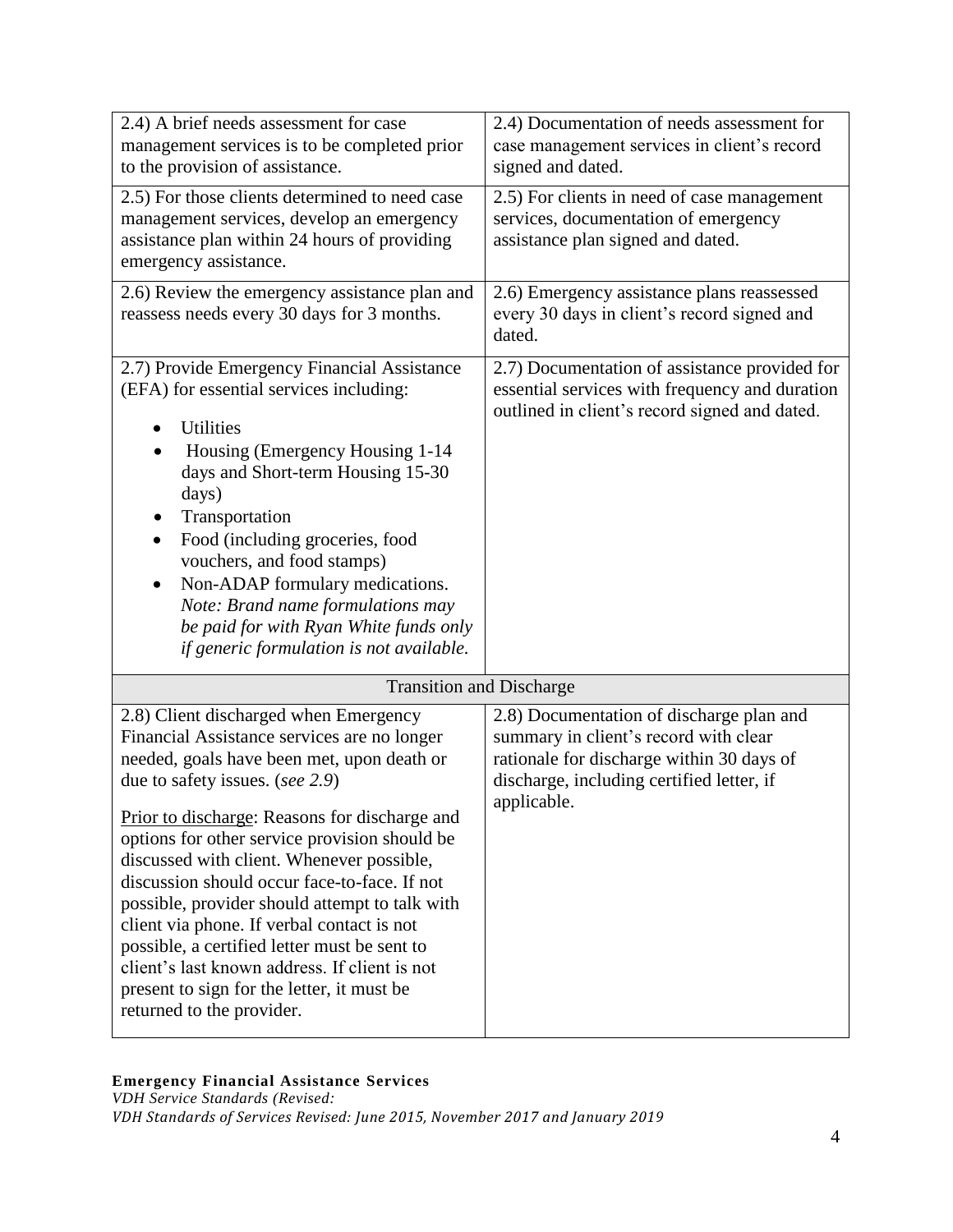| Documentation: Client's record must include:              |  |
|-----------------------------------------------------------|--|
| Date services start<br>$\bullet$                          |  |
| Special client needs                                      |  |
| Services needed/actions taken, if applicable<br>$\bullet$ |  |
| Date of discharge<br>$\bullet$                            |  |
| Reason(s) for discharge<br>$\bullet$                      |  |
| Referrals made at time of discharge, if<br>$\bullet$      |  |
| applicable.                                               |  |
|                                                           |  |
| Transfer: If client transfers to another location,        |  |
| agency or service provider, transferring agency           |  |
| will provide discharge summary and other                  |  |
| requested records within 5 business days of               |  |
| request. If client moves to another area,                 |  |
| transferring agency will make referral for                |  |
| needed services in the new location.                      |  |
| Unable to Locate: If client cannot be located,            |  |
| agency will make and document a minimum of                |  |
| three follow-up attempts on three separate                |  |
| dates (by phone or in person) over a three-               |  |
| month period after first attempt. A certified             |  |
| letter must be mailed to the client's last known          |  |
| mailing address within five business days after           |  |
| the last attempt to notify the client. The letter         |  |
| will state that the case will be closed within 30         |  |
| days from the date on the letter if an                    |  |
| appointment with the provider is not made.                |  |
| Withdrawal from Service: If client reports that           |  |
| services are no longer needed or decides to no            |  |
| longer participate in the Service Plan, client            |  |
| may withdraw from services. Because clients               |  |
| may withdraw for a variety of reasons it may              |  |
| be helpful to conduct an exit interview to                |  |
| ensure reasons for withdrawal are understood,             |  |
| or identify factors interfering with the client's         |  |
| ability to fully participate if services are still        |  |
| needed. If other issues are identified that               |  |
| cannot be managed by the agency clients                   |  |
| should be referred to appropriate agencies.               |  |
| Administrative Discharge: Clients who engage              |  |
| in behavior that abuses the safety or violates            |  |
| <b>Emergency Financial Assistance Services</b>            |  |
| VDH Service Standards (Revised:                           |  |

*VDH Standards of Services Revised: June 2015, November 2017 and January 2019*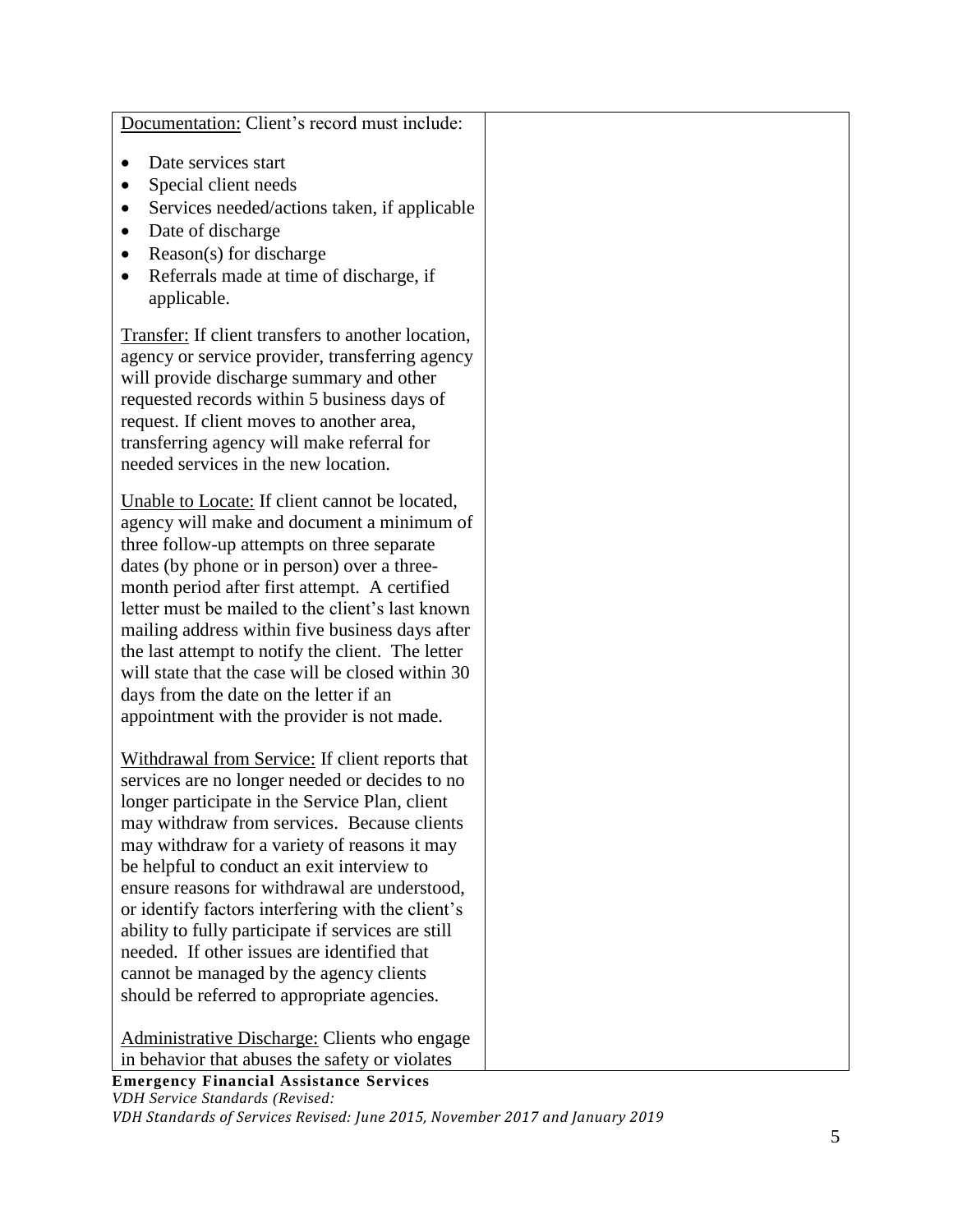| the confidentiality of others may be<br>discharged. Prior to discharging a client for<br>this reason, the case must be reviewed by<br>leadership according to that agency's policies.<br>Clients who are discharged for administrative<br>reasons must be provided written notification<br>of and reason for the discharge, and must be<br>notified of possible alternative resources. A<br>certified letter that notes the reason for<br>discharge and includes alternative resources |                                                                                            |
|----------------------------------------------------------------------------------------------------------------------------------------------------------------------------------------------------------------------------------------------------------------------------------------------------------------------------------------------------------------------------------------------------------------------------------------------------------------------------------------|--------------------------------------------------------------------------------------------|
| must be mailed to the client's last known<br>mailing address within five business days after                                                                                                                                                                                                                                                                                                                                                                                           |                                                                                            |
| the date of discharge, and a copy must be filed                                                                                                                                                                                                                                                                                                                                                                                                                                        |                                                                                            |
| in the client's chart.                                                                                                                                                                                                                                                                                                                                                                                                                                                                 |                                                                                            |
| <b>Case Closure</b>                                                                                                                                                                                                                                                                                                                                                                                                                                                                    |                                                                                            |
| 2.9) Case will be closed if client:                                                                                                                                                                                                                                                                                                                                                                                                                                                    | 2.9) Documentation of case closure in client's<br>record with clear rationale for closure. |
| a) Has met the service goals;                                                                                                                                                                                                                                                                                                                                                                                                                                                          |                                                                                            |
| b) Decides to transfer to another                                                                                                                                                                                                                                                                                                                                                                                                                                                      |                                                                                            |
| agency;                                                                                                                                                                                                                                                                                                                                                                                                                                                                                |                                                                                            |
| Needs are more appropriately<br>c)                                                                                                                                                                                                                                                                                                                                                                                                                                                     |                                                                                            |
| addressed in other programs;                                                                                                                                                                                                                                                                                                                                                                                                                                                           |                                                                                            |
| d) Moves out of state;                                                                                                                                                                                                                                                                                                                                                                                                                                                                 |                                                                                            |
| Fails to provide updated<br>e)                                                                                                                                                                                                                                                                                                                                                                                                                                                         |                                                                                            |
| documentation of eligibility status                                                                                                                                                                                                                                                                                                                                                                                                                                                    |                                                                                            |
| thus, no longer eligible for services;<br>Fails to maintain contact with the<br>f)                                                                                                                                                                                                                                                                                                                                                                                                     |                                                                                            |
| other Professional Services staff;                                                                                                                                                                                                                                                                                                                                                                                                                                                     |                                                                                            |
| Can no longer be located;<br>g)                                                                                                                                                                                                                                                                                                                                                                                                                                                        |                                                                                            |
| Withdraws from or refuses funded<br>h)                                                                                                                                                                                                                                                                                                                                                                                                                                                 |                                                                                            |
| services, reports that services are no                                                                                                                                                                                                                                                                                                                                                                                                                                                 |                                                                                            |
| longer needed, or no longer                                                                                                                                                                                                                                                                                                                                                                                                                                                            |                                                                                            |
| participates in the individual service                                                                                                                                                                                                                                                                                                                                                                                                                                                 |                                                                                            |
| plan;                                                                                                                                                                                                                                                                                                                                                                                                                                                                                  |                                                                                            |
| Exhibits pattern of abuse as defined<br>$\rm i)$                                                                                                                                                                                                                                                                                                                                                                                                                                       |                                                                                            |
| by agency's policy.                                                                                                                                                                                                                                                                                                                                                                                                                                                                    |                                                                                            |
| Becomes housed in an<br>j)                                                                                                                                                                                                                                                                                                                                                                                                                                                             |                                                                                            |
| "institutional" program anticipated                                                                                                                                                                                                                                                                                                                                                                                                                                                    |                                                                                            |
| to last for a minimum of 30 days,                                                                                                                                                                                                                                                                                                                                                                                                                                                      |                                                                                            |
| such as a nursing home, prison or                                                                                                                                                                                                                                                                                                                                                                                                                                                      |                                                                                            |
| inpatient program; or<br>Is deceased.                                                                                                                                                                                                                                                                                                                                                                                                                                                  |                                                                                            |
| k)                                                                                                                                                                                                                                                                                                                                                                                                                                                                                     |                                                                                            |

## **Emergency Financial Assistance Services**

*VDH Service Standards (Revised: VDH Standards of Services Revised: June 2015, November 2017 and January 2019*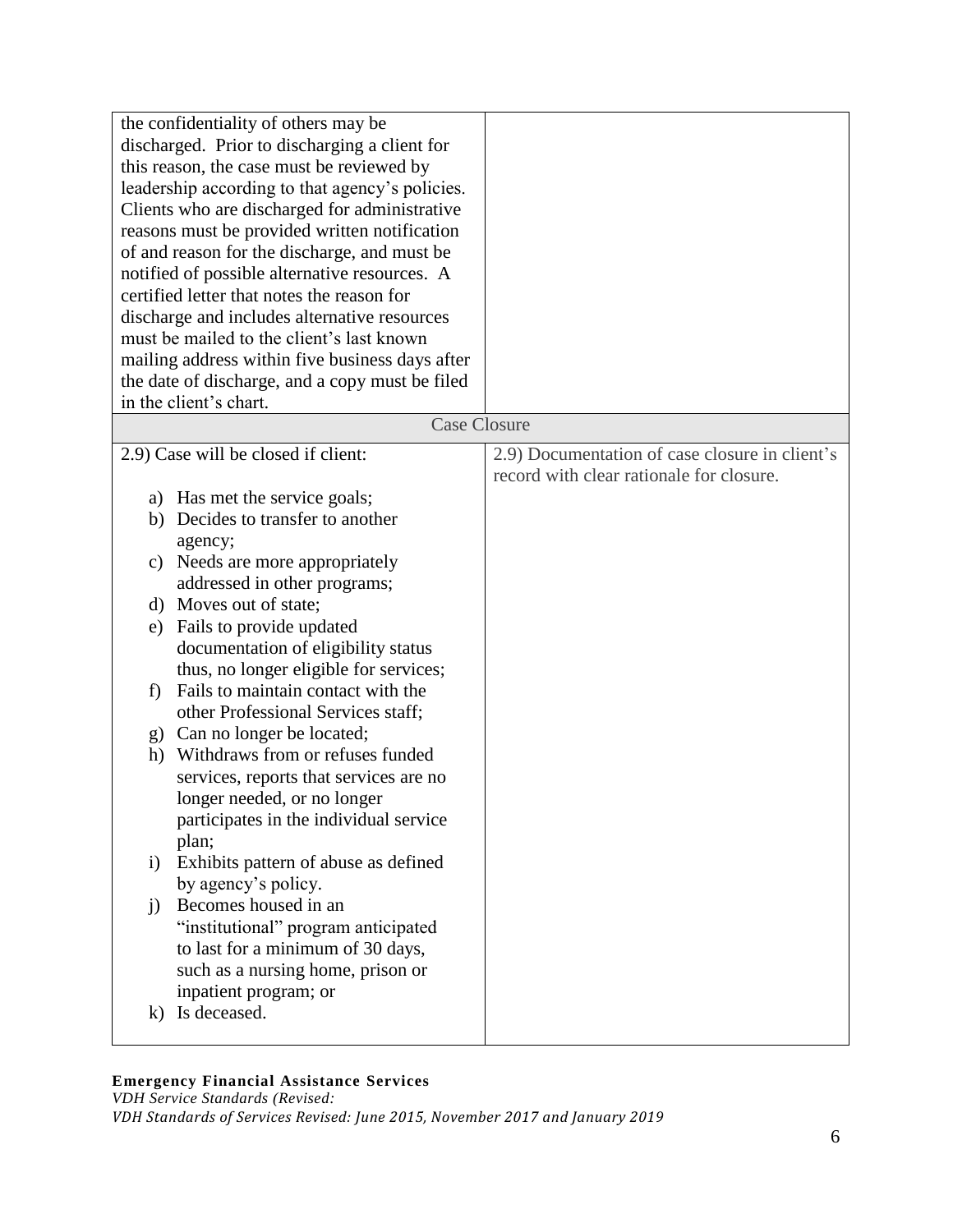# **3.0 Client Rights and Responsibilities**

*National Monitoring Standards: Provision of Part B funded HIV primary medical care and support services, to the maximum extent, without regard to either: the ability of the individual to pay for such services, or the current or past health conditions of the individuals served.vii*

| <b>Standard</b>                                                                                                                                                                                                                                                                                                                                                                                                                                                                                                                                                                 | <b>Measure</b>                                                                                                          |
|---------------------------------------------------------------------------------------------------------------------------------------------------------------------------------------------------------------------------------------------------------------------------------------------------------------------------------------------------------------------------------------------------------------------------------------------------------------------------------------------------------------------------------------------------------------------------------|-------------------------------------------------------------------------------------------------------------------------|
| 3.1) Services are available and accessible to<br>any individual who meets program eligibility<br>requirements.                                                                                                                                                                                                                                                                                                                                                                                                                                                                  | 3.1) Written eligibility requirements and non-<br>discrimination policy on file.                                        |
| All providers shall be in compliance with all<br>applicable federal, state, and local anti-<br>discrimination laws and regulations, including<br>but not limited to the American's with<br>Disabilities Act. All providers shall adopt a<br>non-discrimination policy prohibiting the<br>refusal of rendering services on the basis of<br>fact or perception of race, color, creed,<br>religion, national origin, ancestry, age, sex,<br>sexual orientation, gender identity, domestic<br>partner status, marital status, height, weight,<br>disability, or HIV/AIDS diagnosis. |                                                                                                                         |
| Each provider shall make available to clients a<br>process for requesting interpretation services,<br>including American Sign Language.                                                                                                                                                                                                                                                                                                                                                                                                                                         |                                                                                                                         |
| 3.2) Clients Rights and Responsibilities policy<br>exists which requires each client to sign & date<br>a form indicating they has been offered:<br>a) explanation of the policy, and<br>b) copy of 'Client's Rights and<br>Responsibilities and to communicate<br>client's understanding of the policy                                                                                                                                                                                                                                                                          | 3.2) Written policy on file.                                                                                            |
| 3.3) Explanation of Client's Rights and<br>Responsibilities is provided to each client.                                                                                                                                                                                                                                                                                                                                                                                                                                                                                         | 3.3) Current Client's Rights and<br>Responsibilities form signed and dated by<br>client and located in client's record. |
| Client rights include:<br>Be treated with respect, dignity,<br>$\circ$<br>consideration, and compassion;<br>Receive services free of discrimination;<br>$\circ$<br>Be informed about services and options<br>$\circ$<br>available.                                                                                                                                                                                                                                                                                                                                              |                                                                                                                         |

# **Emergency Financial Assistance Services**

*VDH Service Standards (Revised: VDH Standards of Services Revised: June 2015, November 2017 and January 2019*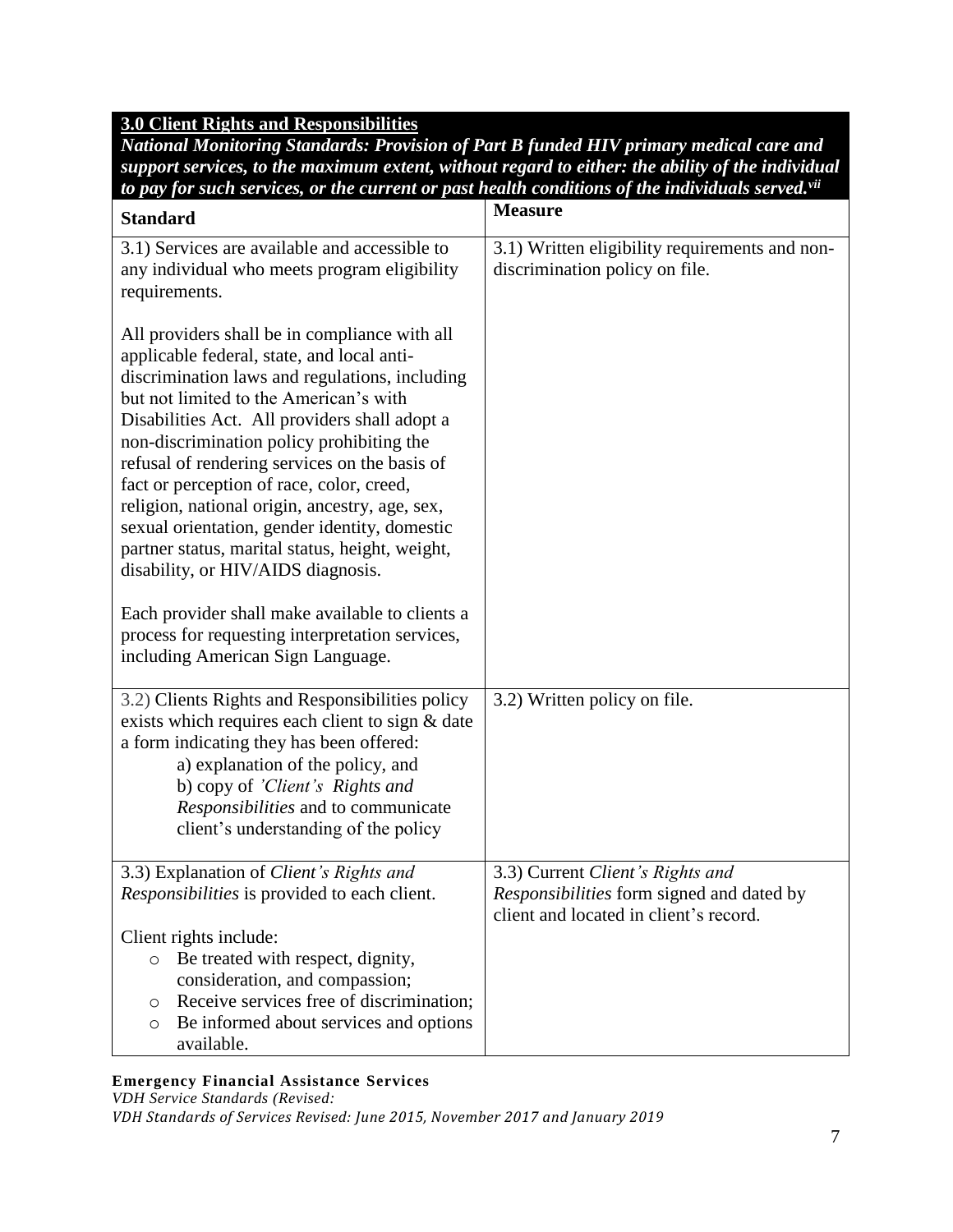| O       | Participate in creating a plan of<br>services; |  |
|---------|------------------------------------------------|--|
| O       | Reach an agreement about the                   |  |
|         | frequency of contact the client will           |  |
|         | have either in person or over the phone.       |  |
| O       | File a grievance about services received       |  |
|         | or denied;                                     |  |
| O       | Not be subjected to physical, sexual,          |  |
|         | verbal and/or emotional abuse or               |  |
|         | threats;                                       |  |
| O       | Voluntary withdraw from the program;           |  |
| $\circ$ | Have all records be treated                    |  |
|         | confidentially;                                |  |
|         |                                                |  |
|         | Have information released only when:           |  |
| $\circ$ | A written release of information is            |  |
|         | signed;                                        |  |
| O       | A medical emergency exists;                    |  |
| O       | There is an immediate danger to the            |  |
|         | client or others;                              |  |
| O       | There is possible child or elder abuse;        |  |
|         | <b>or</b>                                      |  |
| O       | Ordered by a court of law.                     |  |
|         | Client responsibilities include:               |  |
| O       | Treat other clients and staff with             |  |
|         | respect and courtesy;                          |  |
| O       | Protect the confidentiality of other           |  |
|         | clients;                                       |  |
| O       | Participate in creating a plan of service;     |  |
| $\circ$ | Let the agency know any concerns or            |  |
|         | changes in needs;                              |  |
| O       | Make and keep appointments, or when            |  |
|         | possible, phone to cancel or change an         |  |
|         | appointment time;                              |  |
| O       | Stay in contact with the agency by             |  |
|         | informing the agency of change in              |  |
|         | address and phone number, respond to           |  |
|         | phone calls and mail and                       |  |
| $\circ$ | Avoid subjecting the agency's staff to         |  |
|         | physical, sexual, verbal and/or                |  |
|         | emotional abuse or threats.                    |  |
|         |                                                |  |
|         |                                                |  |
|         |                                                |  |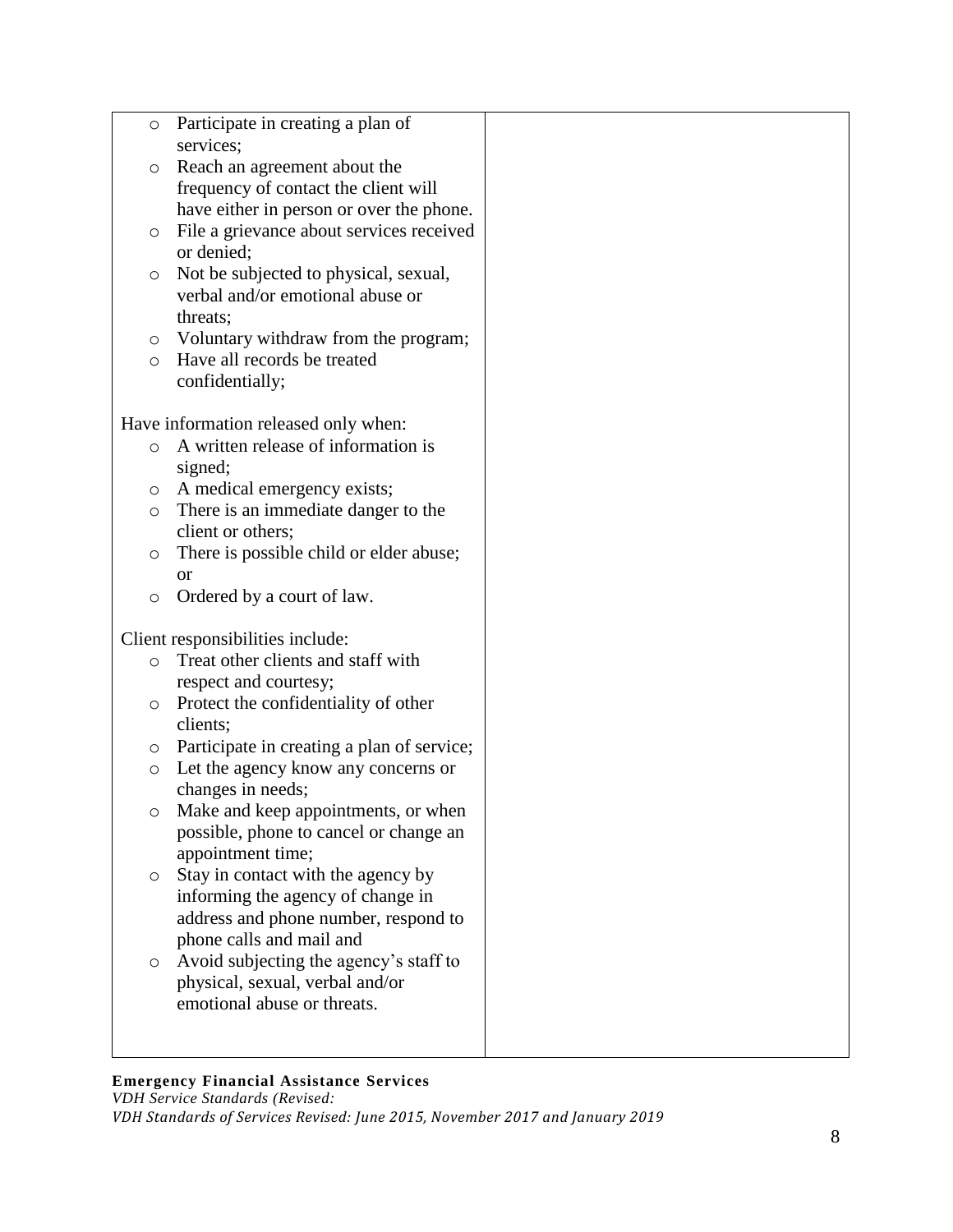| <b>4.0 Grievance Process</b>                                                                                                                                                                                                                           |                                                                                                                                               |
|--------------------------------------------------------------------------------------------------------------------------------------------------------------------------------------------------------------------------------------------------------|-----------------------------------------------------------------------------------------------------------------------------------------------|
| <b>Standard</b>                                                                                                                                                                                                                                        | <b>Measure</b>                                                                                                                                |
| 4.1) Grievance policy exists which requires<br>each client to sign & date indicating they has<br>been offered: a) explanation of the policy, and<br>b) copy of Grievance Procedure and c)<br>communication of client's understanding of the<br>policy. | 4.1) Written grievance procedure on file,<br>available in languages and formats<br>appropriate to populations served.                         |
| Policy shall describe the process for resolving<br>client grievances, including identification of<br>whom to contact and applicable timelines.                                                                                                         |                                                                                                                                               |
| Policy shall be available in languages and<br>formats (e.g. for persons with disabilities)<br>appropriate to populations served.                                                                                                                       |                                                                                                                                               |
| 4.2) Explanation of Grievance Procedure is<br>provided to each client.                                                                                                                                                                                 | 4.2) Current Grievance Procedure form<br>signed and dated by Client and located in<br>client's record.                                        |
| Clients may file a grievance if their request for<br>services is denied or if they have any complaint<br>or concern about the services received.                                                                                                       |                                                                                                                                               |
| 4.3) Grievance process shall be fair and<br>expeditious for resolution of client grievances.                                                                                                                                                           | 4.3) Documentation of client grievances,<br>status and resolution.                                                                            |
| 4.4) Review of grievance policy yearly with<br>client signature.                                                                                                                                                                                       | 4.4) Current Client's Rights and<br>Responsibilities form signed and dated by<br>client and located in client's record.                       |
| <b>5.0 Cultural and Linguistic Competency</b>                                                                                                                                                                                                          |                                                                                                                                               |
| <b>Standard</b>                                                                                                                                                                                                                                        | <b>Measure</b>                                                                                                                                |
| 5.1) Health services are culturally and<br>linguistically competent, client-guided and<br>community based. At a minimum, provider's<br>documentation should include:                                                                                   | $\overline{5.1}$ ) Documentation of cultural and linguistic<br>competence as reported in annual Cultural<br>and Linguistic Competency Report. |
| Experience with providing services to the<br>diverse ethnic, linguistic, sexual or cultural<br>populations targeted;                                                                                                                                   |                                                                                                                                               |

## **Emergency Financial Assistance Services**

*VDH Service Standards (Revised: VDH Standards of Services Revised: June 2015, November 2017 and January 2019*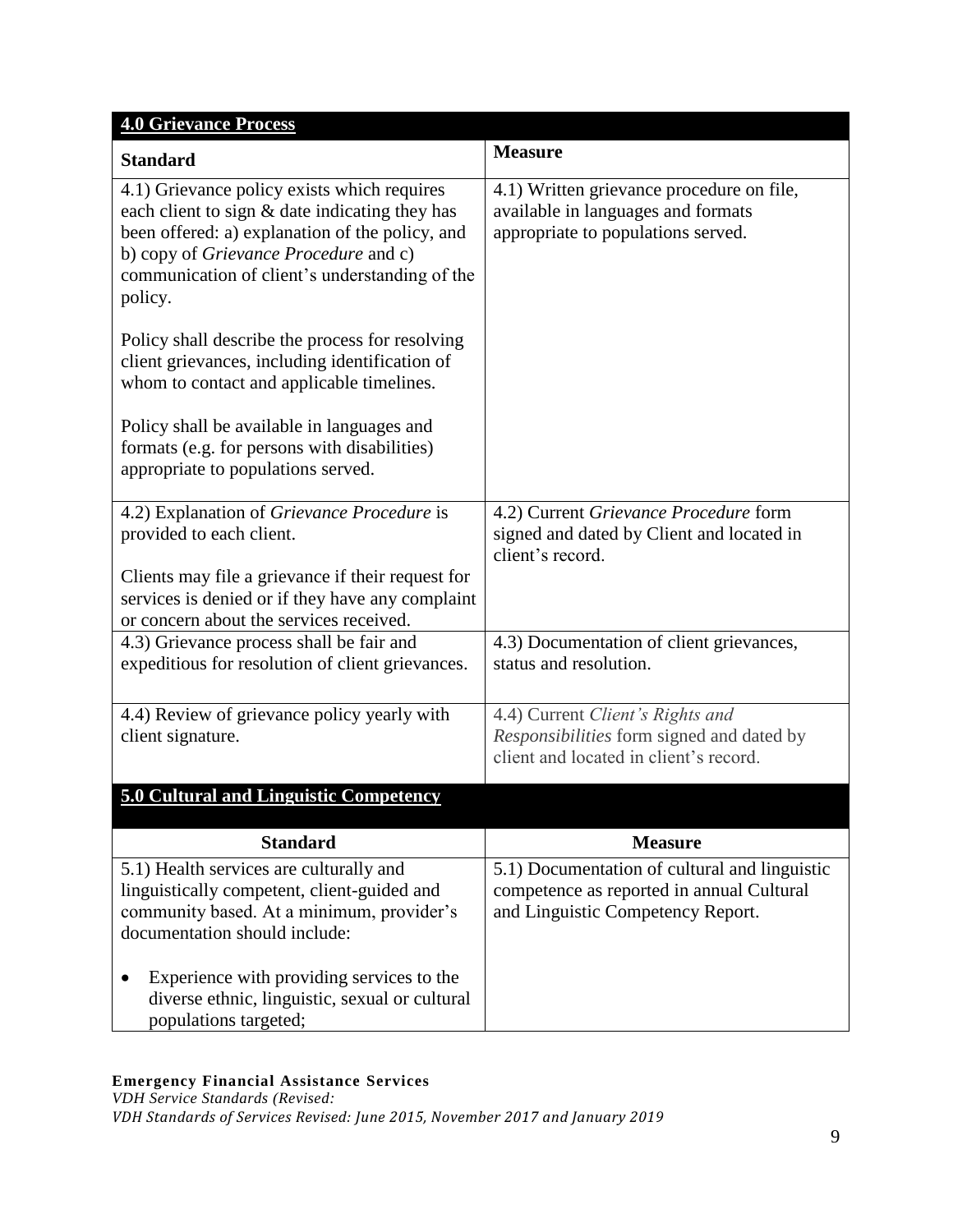| Capacity of staff, including volunteers and<br>Board, to design, provide and evaluate<br>culturally and linguistically appropriate<br>services;                                                                                                                                                                                                                                                             |                                                                                                                                                                                                                                                                                                 |  |
|-------------------------------------------------------------------------------------------------------------------------------------------------------------------------------------------------------------------------------------------------------------------------------------------------------------------------------------------------------------------------------------------------------------|-------------------------------------------------------------------------------------------------------------------------------------------------------------------------------------------------------------------------------------------------------------------------------------------------|--|
| List of cultural competency trainings<br>$\bullet$<br>completed by staff.                                                                                                                                                                                                                                                                                                                                   |                                                                                                                                                                                                                                                                                                 |  |
| 5.2) Easy-to-understand print and multimedia<br>materials and signage in the languages<br>commonly used by the populations in the<br>service area shall be available. <sup>viii</sup>                                                                                                                                                                                                                       | 5.2) Culturally and linguistically appropriate<br>materials and signage accessible.                                                                                                                                                                                                             |  |
| 6.0 Privacy and Confidentiality (including securing records)                                                                                                                                                                                                                                                                                                                                                |                                                                                                                                                                                                                                                                                                 |  |
| <b>Standard</b>                                                                                                                                                                                                                                                                                                                                                                                             | <b>Measure</b>                                                                                                                                                                                                                                                                                  |  |
| 6.1) Client confidentiality policy exists which<br>include: 1) Release of information<br>requirements, and b) Health Insurance<br>Portability and Accountability Act.                                                                                                                                                                                                                                       | 6.1) Written Client confidentiality policy on<br>file at provider agency.                                                                                                                                                                                                                       |  |
| 6.2) Client's consent for release of information<br>is determined.                                                                                                                                                                                                                                                                                                                                          | 6.2) Current Release of Information Form<br>signed and dated by client and provider<br>representative and located in client's record.<br>Each release form indicates who may receive<br>the client's information and has an expiration<br>of not more than 12 months from date of<br>signature. |  |
| 6.3) Each client file is stored in a secure<br>location. Electronic client records are protected<br>from unauthorized use.                                                                                                                                                                                                                                                                                  | 6.3) Files stored in locked file or cabinet with<br>access limited to appropriate personnel.<br>Electronic files are secure with password<br>protection and access is limited to appropriate<br>personnel.                                                                                      |  |
| 6.4) Annual submission of Verification of<br>Receipt of Assurance of Key Requirements<br>document by all staff that handle client<br>identifying information.                                                                                                                                                                                                                                               | 6.4) Documentation of signed Verification of<br>Receipt of Assurance of Key Requirement<br>forms.                                                                                                                                                                                               |  |
| <b>7.0 Quality Management</b><br>National Monitoring Standards: Implement a Clinical Quality Management Program (CQM)<br>to include: $a$ ) written QM plan; $b$ ) quality expectations for providers and services; c) method<br>to report and track expected outcomes; d) monitoring of provider compliance with HHS<br>treatment guidelines and Part B Program's approved Standards of Care. <sup>ix</sup> |                                                                                                                                                                                                                                                                                                 |  |
| <b>Standard</b>                                                                                                                                                                                                                                                                                                                                                                                             | <b>Measure</b>                                                                                                                                                                                                                                                                                  |  |
| 7.1) Measure and report client health outcomes<br>using Emergency Financial Assistance service<br>measures approved by VDH.                                                                                                                                                                                                                                                                                 | 7.1) Performance measurement data on the<br>following indicators:                                                                                                                                                                                                                               |  |

**Emergency Financial Assistance Services**

*VDH Service Standards (Revised:* 

*VDH Standards of Services Revised: June 2015, November 2017 and January 2019*